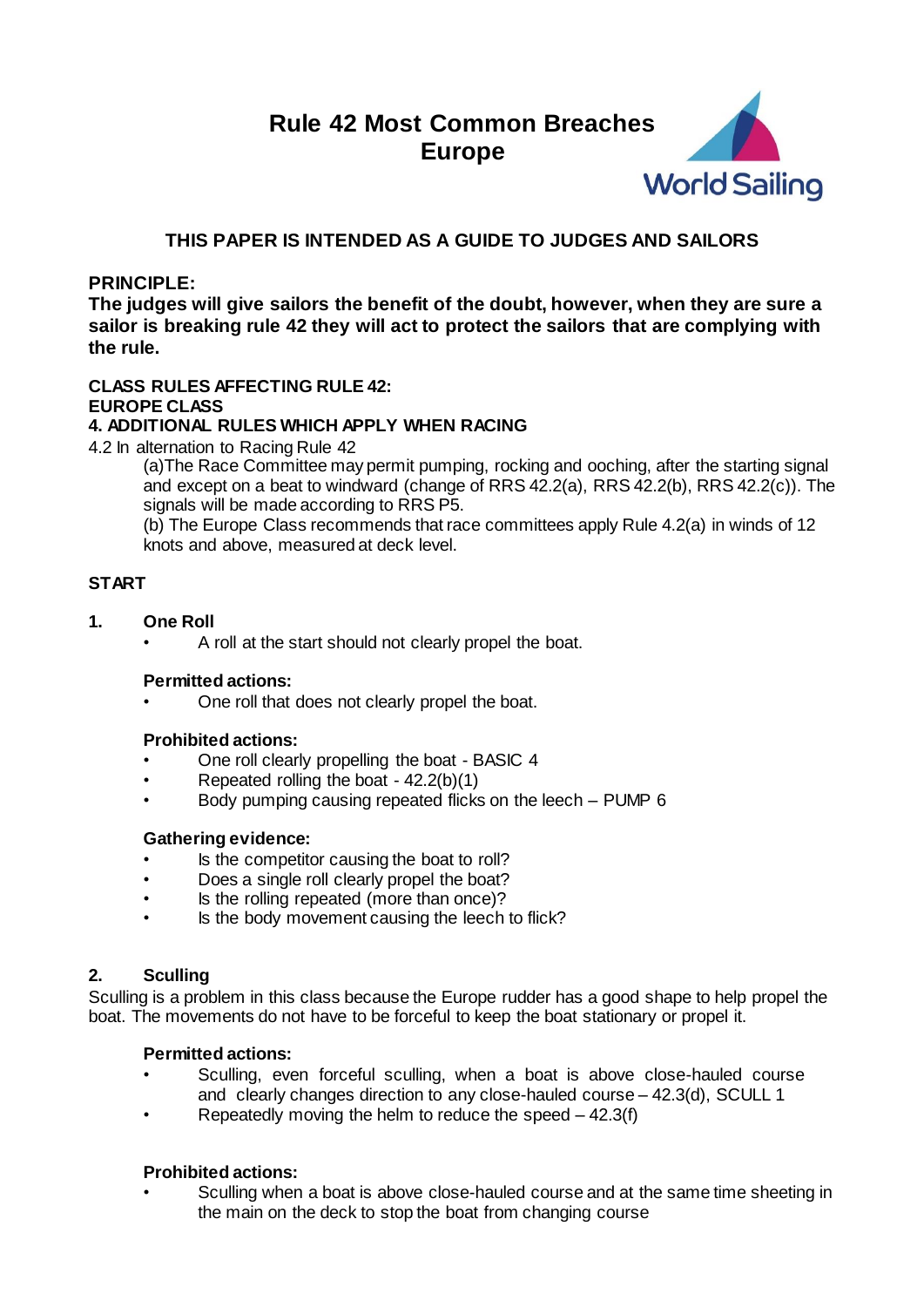- Sculling below a close-hauled course
- Forceful sculling on both sides SCULL 2
- Crabbing, but only if the rudder movements are forceful enough to offset the steering caused by backing a sail – SCULL 3

# **Gathering evidence:**

- Are the tiller movements forceful?
- Are they propelling the boat forward or preventing it from moving astern?
- Is the boat above a close-hauled course and clearly changing direction towards a close- hauled course?
- Is the sculling offsetting previous sculling?
- When backing a sail, is the sculling preventing the boat from changing course?

# **UPWIND**

# **1. Body pumping**

Rule 42 breaches in Europe do not happen often on the beat to windward. Sometimes body pumping is used by a port tack boat trying to cross a starboard tack boat.

Competitive sailors will often be seen continuously shifting body position on the upwind. This is usually a combination of torquing to change the fore and aft trim of the boat, as well as hiking out to keep the boat as flat as possible, and make it go faster. In lighter winds body movement that is perpendicular to the direction in which the boat is moving can result in body pumping, which will invariably cause the leach to flick. For these breaches to be properly observed and identified the judges must position themselves behind the boat, to be able to connect the body movements with the flicks on the leach.

# **Permitted actions:**

• Moving the body fore and aft in order to change the trim of the boat in phase with the waves – OOCH 1

# **Prohibited actions:**

• Body pumping causing repeated flicks on the leech – PUMP 6

# **Gathering evidence:**

- Are there waves?
- Is the sailor's body movement in phase with the waves?
- Is the sailor's body movement causing the leech to flick?
- Can you connect sailor's body movements with the flicks?
- Are the flicks repeated?
- May the flicks on the leech be caused by the waves?
- How does it appear compared to the other boats?

# **DOWNWIND**

# **1. Pumping**

Pumping breaches are most likely to occur on reach and downwind legs. Both body pumping and sheet pumping are not permitted by 42.3(c)

# **Permitted actions:**

- Trimming a sail in order to trim the boat in the prevailing conditions PUMP 2
- Pumping a sail once per wave or gust of wind to initiate surfing or planing, but to qualify as surfing the boat must rapidly accelerate down the front of the wave – 42.3(c)

# **Prohibited actions:**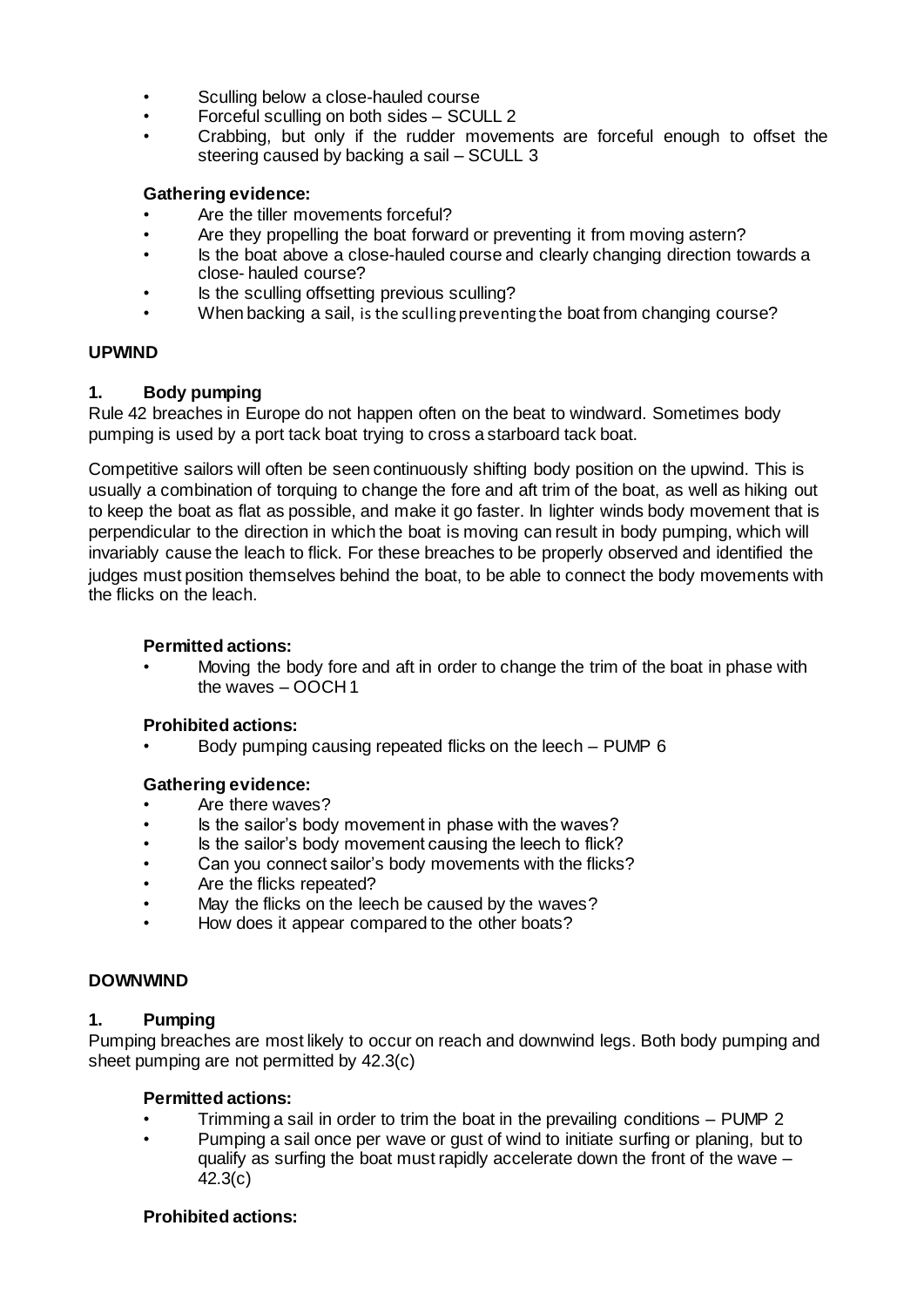- Repeatedly trimming a sail in order to fan it PUMP 1
- Body pumping causing repeated flicks of the leach PUMP 6
- Pumping a sail when already surfing or planing PUMP 12
- A third consecutive unsuccessful attempt is prohibited PUMP 8

# **Gathering evidence:**

- Are there surfing or planing conditions?
- Does one pump per wave or gust of wind initiating surfing or planing?
- Is the boat pumping while already surfing or planing?
- Could the trim and release be a response to wind shifts, gusts or waves?
- Is the repeated trim and release fanning the sail?
- On a reach body pumping may best be seen from behind and to leeward of the Europe, in order to observe the athwartships body movement and the effect it has on the leach.

# **2. Rocking**

After the start "S" sailing leads to the most critical breaches of the rule 42 in Europe Class in the run. Europe sailors sailing downwind change course continuously by luffing and bearing away using their bodies to facilitate steering the boat. This is allowed under rule 42.3(a) as long as there are waves and the boat changes course in phase with them. The amount of heeling must be consistent with the amount the boat turns. The best position for judges to observe both the effect of body movement on the boat and any steering by the sailor is from directly astern.

# **Permitted actions:**

- Heeling the boat to leeward to facilitate heading up and heeling the boat to windward to facilitate bearing away, provided it is linked to wave patterns and the amount of boat's heeling is consistent with the boat's turn – ROCK 6
- Adopting static crew position when the boat's stability is reduced ROCK 4

# **Prohibited actions:**

- Repeated rolling of the boat that is not linked to wave patterns ROCK 7
- Repeated rolling of the boat in the absence of waves. ROCK 7
- Repeated rolling of the boat in order to facilitate steering by making big body movements followed by the small change of course that in turn induces rocking – ROCK 6
- Standing up when making legal rolling and sitting down hard at the completion of the roll clearly propelling the boat – BASIC 4
- Single body movement followed by repeated rolling especially after inducing a roll to windward and before the roll is completed moving the body inward to counteract against it – ROCK 5
- In light air, inducing rolling by rhythmic repeated movements of the shoulder or head when sitting inside the boat on the traveller, with the centreboard out of the water and a loose leech

# **Gathering evidence:**

- Is the competitor causing the boat to roll?
- Is the rolling helping the steering of the boat?
- Are there conditions for rolling the boat to facilitate steering?
- Is the amount of heeling consistent with the boat's turn?
- Is it linked to the wave patterns?

# **TIPS**

- 1. Ask questions!
- 2. If you are not sure about a technique, ask in writing for a clarification so that other sailors can also benefit from the answer.